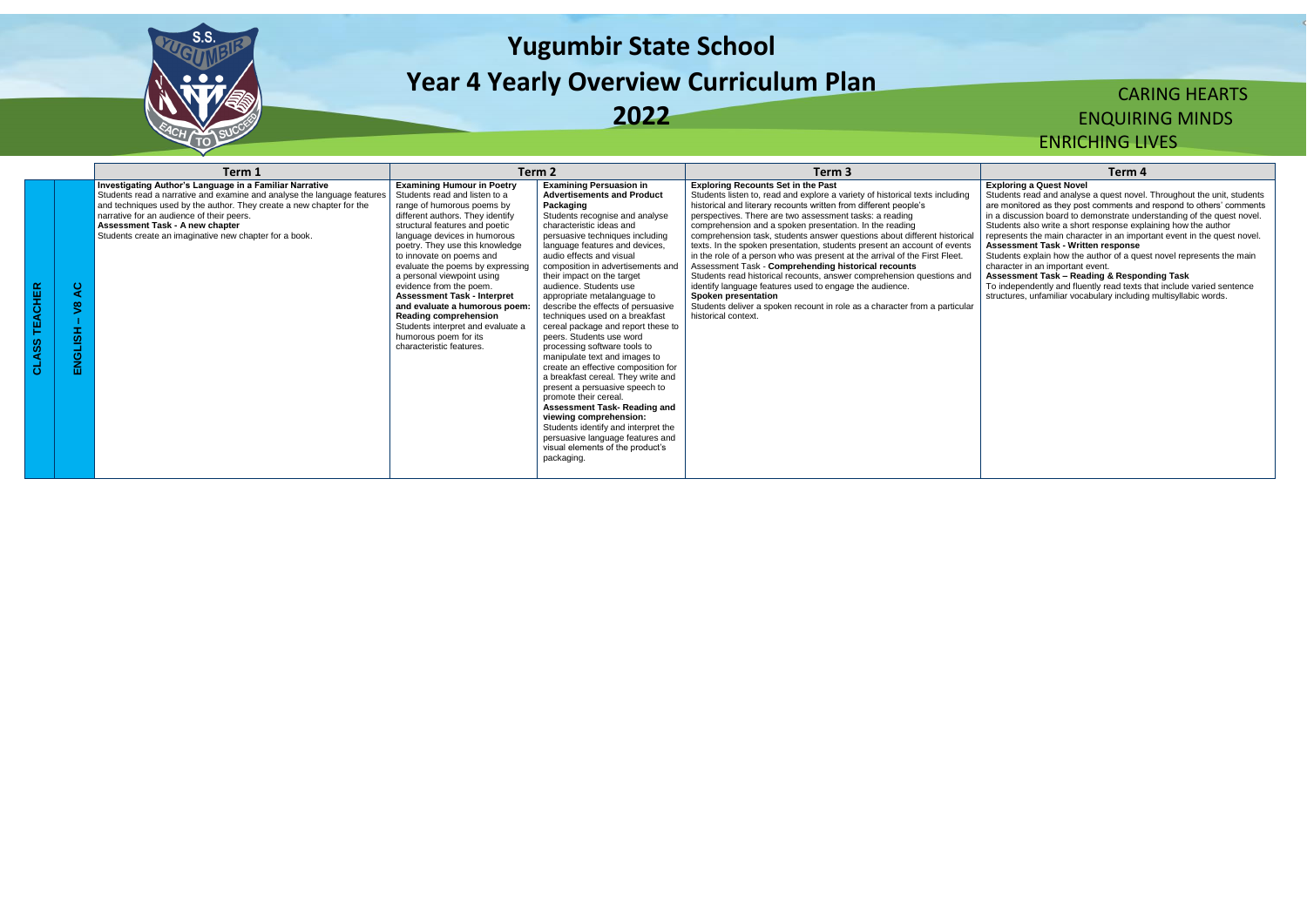|                                                                                                    | Term 1                                                                                                                                                                                                                                                                                                                                                                                                                                                                                                                                                                                                                                                                                                                                                                                                                                                                                                                                                                                                                                                                                                                                                                                                                                                                                                                                                                                                                                                                                                   | Term <sub>2</sub>                                                                                                                                                                                                                                                                                                                                                                                                                                                                                                                                                                                                                                                                                                                                                                                                                                                                                                                                                                                                                                                                                                                                                                                                                                                                                                                                                                                                                                                                                                                                                                                                                                                                                                                                                                                                                                                                                                                                                                                                                                                                                                                                                                                                                                                                                                                                                                                                                                                                                                                                                                                                                                                                                                             | Term <sub>3</sub>                                                                                                                                                                                                                                                                                                                                                                                                                                                                                                                                                                                                                                                                                                                                                                                                                                                                                                                                                                                                                                                                                                                                                                                                                                                                                                                                                                                                                                                                                                                                                                                                                                                                                                                                                                                                                                                                                                                                                                                                                                                                                                                                                                                                                                                                                                                                                                                              | Term <sub>4</sub>                                                                                                                                                                                                                                                                                                                                                                                                                                                                                                                                                                                                                                                                                                                                                                                                                                                                                                                                                                                                                                                                                                                                                                                                                 |
|----------------------------------------------------------------------------------------------------|----------------------------------------------------------------------------------------------------------------------------------------------------------------------------------------------------------------------------------------------------------------------------------------------------------------------------------------------------------------------------------------------------------------------------------------------------------------------------------------------------------------------------------------------------------------------------------------------------------------------------------------------------------------------------------------------------------------------------------------------------------------------------------------------------------------------------------------------------------------------------------------------------------------------------------------------------------------------------------------------------------------------------------------------------------------------------------------------------------------------------------------------------------------------------------------------------------------------------------------------------------------------------------------------------------------------------------------------------------------------------------------------------------------------------------------------------------------------------------------------------------|-------------------------------------------------------------------------------------------------------------------------------------------------------------------------------------------------------------------------------------------------------------------------------------------------------------------------------------------------------------------------------------------------------------------------------------------------------------------------------------------------------------------------------------------------------------------------------------------------------------------------------------------------------------------------------------------------------------------------------------------------------------------------------------------------------------------------------------------------------------------------------------------------------------------------------------------------------------------------------------------------------------------------------------------------------------------------------------------------------------------------------------------------------------------------------------------------------------------------------------------------------------------------------------------------------------------------------------------------------------------------------------------------------------------------------------------------------------------------------------------------------------------------------------------------------------------------------------------------------------------------------------------------------------------------------------------------------------------------------------------------------------------------------------------------------------------------------------------------------------------------------------------------------------------------------------------------------------------------------------------------------------------------------------------------------------------------------------------------------------------------------------------------------------------------------------------------------------------------------------------------------------------------------------------------------------------------------------------------------------------------------------------------------------------------------------------------------------------------------------------------------------------------------------------------------------------------------------------------------------------------------------------------------------------------------------------------------------------------------|----------------------------------------------------------------------------------------------------------------------------------------------------------------------------------------------------------------------------------------------------------------------------------------------------------------------------------------------------------------------------------------------------------------------------------------------------------------------------------------------------------------------------------------------------------------------------------------------------------------------------------------------------------------------------------------------------------------------------------------------------------------------------------------------------------------------------------------------------------------------------------------------------------------------------------------------------------------------------------------------------------------------------------------------------------------------------------------------------------------------------------------------------------------------------------------------------------------------------------------------------------------------------------------------------------------------------------------------------------------------------------------------------------------------------------------------------------------------------------------------------------------------------------------------------------------------------------------------------------------------------------------------------------------------------------------------------------------------------------------------------------------------------------------------------------------------------------------------------------------------------------------------------------------------------------------------------------------------------------------------------------------------------------------------------------------------------------------------------------------------------------------------------------------------------------------------------------------------------------------------------------------------------------------------------------------------------------------------------------------------------------------------------------------|-----------------------------------------------------------------------------------------------------------------------------------------------------------------------------------------------------------------------------------------------------------------------------------------------------------------------------------------------------------------------------------------------------------------------------------------------------------------------------------------------------------------------------------------------------------------------------------------------------------------------------------------------------------------------------------------------------------------------------------------------------------------------------------------------------------------------------------------------------------------------------------------------------------------------------------------------------------------------------------------------------------------------------------------------------------------------------------------------------------------------------------------------------------------------------------------------------------------------------------|
| ပ<br>$\mathbf{\Omega}$<br>ပ<br>$\mathbf C$<br>⋖<br>$\overline{\mathbf{S}}$<br><u> ဟ</u><br>舌<br>MA | UNIT <sub>1</sub><br>Students develop understandings of:<br>Number and place value - make connections between representations<br>of numbers, partition and combine numbers flexibly, recall multiplication<br>facts, formulate, model and record authentic situations involving<br>operations, compare large numbers, generalise from number properties<br>and results of calculations, derive strategies for unfamiliar multiplication<br>and division tasks<br>Fractions and decimals - communicate sequences of simple fractions<br>Patterns and algebra - use properties of numbers to continue patterns<br>Using units of measurement - use appropriate language to<br>communicate times, compare time durations and use instruments to<br>accurately measure lengths.<br>Chance - compare dependent and independent events, describe<br>probabilities of everyday events<br>Data representation and interpretation - collect and record data,<br>communicate information using graphical displays and evaluate the<br>appropriateness of different displays.<br><b>Assessment Tasks</b><br>Task 1: Recalling and using multiplication and division facts<br>Students recall multiplication and division facts, identify unknown<br>quantities and solve problems using appropriate strategies for<br>multiplication and division<br>Task 2: Identifying and explaining chance events<br>Students identify dependent and independent events and explain the<br>chance of everyday events occurring. | UNIT <sub>2</sub><br>Students develop understandings of:<br>• Number and place value - recognise, read and represent 5-digit<br>numbers, identify and describe place value in five-digit numbers,<br>partition numbers using standard and non-standard place value parts,<br>compare and order 5-digit numbers, identify odd and even numbers,<br>make generalisations about the properties of odd and even numbers,<br>make generalisations about adding, subtracting, multiplying and dividing<br>odd and even numbers, recall of 3s, 6s, 9s facts, solve multiplication<br>and division problems, use informal recording methods for calculations,<br>apply mental and written strategies to computation.<br>Fractions and decimals - revisit and develop understanding of<br>proportion and relationships between fractions in the halves family and<br>thirds family, count and represent fractions on number lines, represent<br>fractions using a range of models, solve fraction problems in familiar<br>contexts.<br>Money and financial mathematics - read and represent money<br>amounts, investigate change, rounding to five cents, explore strategies<br>to calculate change, solve problems involving purchases and the<br>calculation of change, explore Asian currency and calculate foreign<br>currencies.<br>Shape - explore properties of polygons and quadrilaterals, identify<br>combined shapes, investigate properties of shapes within tangrams,<br>create polygons and combined shapes using tangrams.<br>Location and transformation - investigate the features on maps and<br>plans, identify the need for legends, investigate the language of<br>location, direction and movement, find locations using turns and<br>everyday directional language, identify cardinal points of a compass,<br>investigate compass directions on maps, investigate the purpose of<br>scale, apply scale to maps and plans, explore mapping conventions,<br>plan and plot routes on maps, explore appropriate units of<br>measurement and calculate distances using scales.<br>Geometric reasoning — identify angles, construct and label right angles<br>identify and construct angles not equal to a right angle, mark angles not<br>equal to a right angle.<br><b>Assessment Tasks</b><br>Task 1: Using the properties of odd and even numbers<br>Students use the relationships between the four operations and odd and<br>even numbers.<br>Task 2: Recalling multiplication and division facts, interpreting<br>simple maps and classifying angles<br>Students recall multiplication and division facts, interpret information<br>contained in simple maps and classify angles in relation to a right angle. | <b>UNIT3</b><br>Students develop understandings of:<br>• Number and place value - interpret number representations, sequence<br>number values, apply number concepts and place value understanding<br>to the calculation of addition, subtraction, multiplication and division,<br>develop fluency with multiplication fact families., apply mental and<br>written computation strategies, recall multiplication and division facts<br>and apply place value to partition and regroup numbers to assist<br>calculations.<br>Fractions and decimals - partition to create fraction families, identify,<br>model and represent equivalent fractions, count by fractions, solve<br>simple calculations involving fractions with like denominators, model<br>and represent tenths and hundredths, make links between fractions and<br>decimals, count by decimals, compare and sequence decimals.<br>Money and financial mathematics - represent, calculate and round<br>amounts of money required for purchases and change.<br>Patterns and algebra - use equivalent addition and subtraction<br>number sentences to find unknown quantities.<br>Using units of measurement - use scaled instruments to measure and<br>compare length, mass, capacity and temperature, measure areas using<br>informal units and investigate standard units of measurement.<br>Shape — compare the areas of regular and irregular shapes using<br>informal units of area measurement.<br>Location and transformation - investigate different types of<br>symmetry, analyse and create symmetrical designs.<br><b>Assessment Tasks</b><br>Task 1: Recognising and locating fractions<br>Students locate familiar fractions on a number line and recognise common<br>equivalent fractions in familiar contexts.<br>Task 2: Comparing areas and using measurement<br>Students compare areas of regular and compare areas of regular and<br>irregular shapes using informal units. Students use scaled instruments to<br>measure temperature, mass, capacity and length. Students recall<br>multiplication and division facts.<br>Task 3: Analysing data<br>Students define the different methods for data collection and<br>representation and evaluate their effectiveness. They construct data<br>displays from given or collected data.<br><b>Task 4: Sizzling Symmetry</b><br>Students identify and create symmetrical patterns. | UNIT <sub>4</sub><br>Students develop understandings of:<br>• Number and place value - calculate ad<br>range of mental and written strategies,<br>division facts, calculate multiplication are<br>mental and written strategies, solve pro<br>operations, use estimation and rounding<br>subtract, multiply and divide two- and th<br>Fractions and decimals - count and ide<br>fractions on a number line, read and write<br>and corresponding decimals, compare<br>hundredths).<br>Money and financial mathematics $-$ can<br>five cents, solve problems involving pur<br>Patterns and algebra -use equivalent<br>number sentences to find unknown qua<br>Using units of measurement - use am<br>time problems.<br>Shape - measure area of shapes, cor<br>irregular shapes by informal means.<br>Data representation and interpretation -<br>data, collect and record data, display ar<br><b>Assessment Tasks</b><br>Task 1: Solving purchasing problems<br>Students solve simple purchasing problem<br>change.<br>Task 2: Connecting decimals and fract<br>Students demonstrate and explain the cor<br>decimals to hundredths<br>Task 3: Investigating time<br>Students use simple strategies to reason a<br>inquiry question. |
| ပ<br>ం<br>ပ<br>⋖<br>$\tilde{\mathbf{S}}$<br>ш<br>ENCI<br>ō<br>ഗ                                    | Here today, gone tomorrow<br>In this unit students will explore natural processes and human activity that<br>cause weathering and erosion of Earth's surface. Students relate this to<br>their local area, make observations and predict consequences of future<br>occurrences and human activity. They describe situations where science<br>understanding can influence their own and others' actions. They identify<br>questions and make predictions based on prior knowledge. They safely<br>use equipment and make and record observations with accuracy. They<br>suggest explanations for their observations, compare their findings with<br>their predictions and communicate their observations and findings.<br><b>Assessment Task</b><br><b>Investigating soil erosion</b><br>Students describe the natural processes and human activity that cause<br>changes to Earth's surface. Students will plan, conduct and report on an<br>investigation of the erosion process. Students will apply science<br>understandings to formulate control strategies in real-life situations.                                                                                                                                                                                                                                                                                                                                                                                                                | Ready, set, grow!<br>In this unit students will investigate life cycles and sequence key stages in<br>the life cycles of plants and animals. They will examine relationships<br>between living things and their dependence on each other and on the<br>environment. By considering human and natural changes to the habitats,<br>students will predict the effect of these changes on living things, including<br>the impact on life cycles and the survival of the species. Students will<br>identify when science is used to understand the effect of their own and<br>others' actions. Students will identify investigable questions and make<br>predictions based on prior knowledge. They will discuss ways to conduct<br>investigations safely and make and record observations with accuracy.<br>They will use tables and column graphs to organise their data, suggest<br>explanations for observations and compare their findings with their<br>predictions.<br><b>Assessment Task</b><br>Mapping life cycles and relationships<br>Students understand how relationships of living things impact on their life<br>cycle. Students describe situations when science is used to understand<br>the effect of actions, and organise and communicate findings.                                                                                                                                                                                                                                                                                                                                                                                                                                                                                                                                                                                                                                                                                                                                                                                                                                                                                                                                                                                                                                                                                                                                                                                                                                                                                                                                                                                                                                                            | <b>Material use</b><br>In this unit students will investigate physical properties of materials and<br>consider how these properties influence the selection of materials for<br>particular purposes. Students will consider how science involves making<br>predictions and how science knowledge helps people to understand the<br>effect of their actions.<br>Students will make predictions and use appropriate materials and<br>equipment safely to make and record observations when conducting<br>investigations. Students will represent data, identify patterns in their<br>results, suggest explanations for their results, compare their results with<br>their predictions, and reflect upon the fairness of their investigations.<br>Students will complete simple reports to communicate their findings.<br><b>Assessment Task</b><br>Investigating properties affecting the use of ochre<br>Students investigate the observable properties of ochre mixtures and<br>explain how they can be used in real-life situations.                                                                                                                                                                                                                                                                                                                                                                                                                                                                                                                                                                                                                                                                                                                                                                                                                                                                                                                                                                                                                                                                                                                                                                                                                                                                                                                                                                          | <b>Fast forces!</b><br>In this unit students will use games to inve<br>direction of forces and the effect of contac<br>objects. They will use their knowledge of f<br>games and complete games safely to colle<br>and column graphs to organise data and i<br>can be communicated. They will identify h<br>helps people understand the effects of the<br><b>Assessment Task</b><br>Investigating contact and non-contact t<br><b>Experimental Investigation</b><br>Students conduct an investigation about h<br>forces are exerted on an object. Students<br>forces game, make a prediction, collect da<br>Students identify when science is used to<br>actions.                                                                                                                                                                                                                                                                                                                                                                                                                                                                                                                                                                  |

#### **UNIT 4**

- Number and place value calculate addition and subtraction using a range of mental and written strategies, recall multiplication and related division facts, calculate multiplication and division using a range of mental and written strategies, solve problems involving the four operations, use estimation and rounding, apply mental strategies, add, subtract, multiply and divide two- and three-digit numbers.
- Fractions and decimals count and identify equivalent fractions, locate fractions on a number line, read and write decimals, identify fractions and corresponding decimals, compare and order decimals (to hundredths).
- Money and financial mathematics calculate change to the nearest five cents, solve problems involving purchases.
- Patterns and algebra —use equivalent multiplication and division number sentences to find unknown quantities.
- Using units of measurement use am and pm notation, solve simple time problems.
- Shape measure area of shapes , compare the areas of regular and irregular shapes by informal means.
- Data representation and interpretation write questions to collect data, collect and record data, display and interpret data.

#### Assessment Tasks

## **Task 1: Solving purchasing problems**

Students solve simple purchasing problems including the calculation of change.

#### **Task 2: Connecting decimals and fractions**

Students demonstrate and explain the connections between fractions and decimals to hundredths

#### **Task 3: Investigating time**

Students use simple strategies to reason and solve a measurement inquiry question.

#### **Fast forces!**

In this unit students will use games to investigate and demonstrate the direction of forces and the effect of contact and non-contact forces on objects. They will use their knowledge of forces to make predictions about games and complete games safely to collect data. Students will use tables and column graphs to organise data and identify patterns so that findings can be communicated. They will identify how science knowledge of forces helps people understand the effects of their actions.

#### Assessment Task

#### **Investigating contact and non-contact forces**

Students conduct an investigation about how contact and non-contact forces are exerted on an object. Students design and investigate their own forces game, make a prediction, collect data and identify patterns. Students identify when science is used to understand the effect of their actions.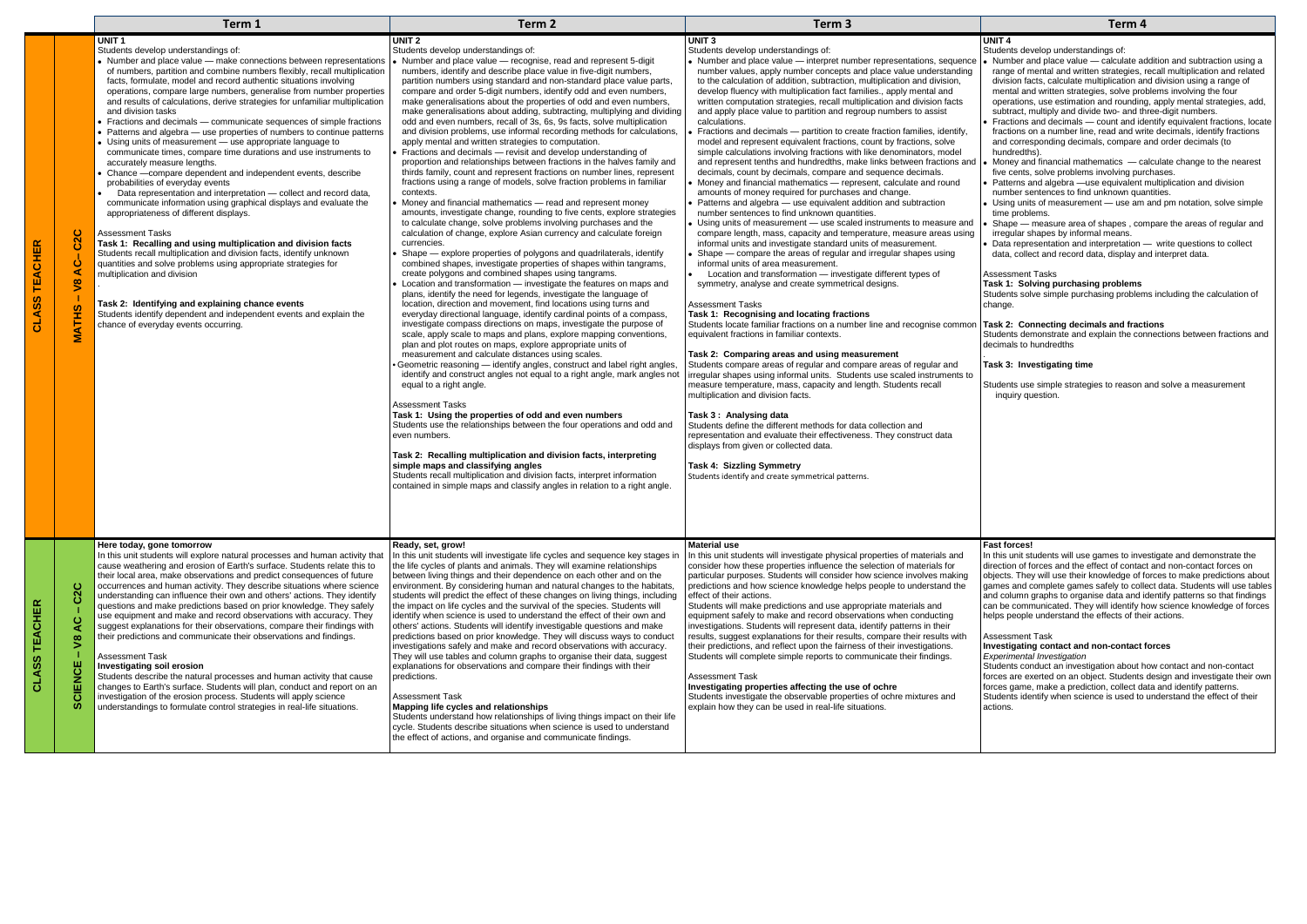#### **Sustainable use of places - H***ow can people use environments more sustainably?*

|        |                                                                                                                                              | Term 1                                                                                                                                                                                                                                                                                                                                                                                                                                                                                                                                                                                                                                                                                                                                                                                                                                                                                                                                                                                                                                                                                                                                                                                                                                                                                                                                                                                                                                                                                                                                                                                                                                                                                                                                                                                                                                                                                                                                                                                                                                                                                                                                                                                    | Term <sub>2</sub>                                                                                                                                                                                                                                                                                                                                                                                                                                                                                                                                                                                                                                                                                                                                                                                 | Term <sub>3</sub>                                                                                                                                                                                                                                                                                                                                                                                                                                                                                                                                                                                                                                                                                                                                                                                                                                                                                                                                                                                                                                                                                                                                                                                                                                                                                                                                                                                                                                                                                                                                                                                                                                                                                                                                                                                                                                                                                                                                                                                                                                                                                                                                                                                                                                                                                                                                                                                                                                                                   | Term <sub>4</sub>                                                                                                                                                                                                                                                                                                                                                                                                                                                                                                                                                                                                                                                                                                                                                                                                                                                                                         |  |
|--------|----------------------------------------------------------------------------------------------------------------------------------------------|-------------------------------------------------------------------------------------------------------------------------------------------------------------------------------------------------------------------------------------------------------------------------------------------------------------------------------------------------------------------------------------------------------------------------------------------------------------------------------------------------------------------------------------------------------------------------------------------------------------------------------------------------------------------------------------------------------------------------------------------------------------------------------------------------------------------------------------------------------------------------------------------------------------------------------------------------------------------------------------------------------------------------------------------------------------------------------------------------------------------------------------------------------------------------------------------------------------------------------------------------------------------------------------------------------------------------------------------------------------------------------------------------------------------------------------------------------------------------------------------------------------------------------------------------------------------------------------------------------------------------------------------------------------------------------------------------------------------------------------------------------------------------------------------------------------------------------------------------------------------------------------------------------------------------------------------------------------------------------------------------------------------------------------------------------------------------------------------------------------------------------------------------------------------------------------------|---------------------------------------------------------------------------------------------------------------------------------------------------------------------------------------------------------------------------------------------------------------------------------------------------------------------------------------------------------------------------------------------------------------------------------------------------------------------------------------------------------------------------------------------------------------------------------------------------------------------------------------------------------------------------------------------------------------------------------------------------------------------------------------------------|-------------------------------------------------------------------------------------------------------------------------------------------------------------------------------------------------------------------------------------------------------------------------------------------------------------------------------------------------------------------------------------------------------------------------------------------------------------------------------------------------------------------------------------------------------------------------------------------------------------------------------------------------------------------------------------------------------------------------------------------------------------------------------------------------------------------------------------------------------------------------------------------------------------------------------------------------------------------------------------------------------------------------------------------------------------------------------------------------------------------------------------------------------------------------------------------------------------------------------------------------------------------------------------------------------------------------------------------------------------------------------------------------------------------------------------------------------------------------------------------------------------------------------------------------------------------------------------------------------------------------------------------------------------------------------------------------------------------------------------------------------------------------------------------------------------------------------------------------------------------------------------------------------------------------------------------------------------------------------------------------------------------------------------------------------------------------------------------------------------------------------------------------------------------------------------------------------------------------------------------------------------------------------------------------------------------------------------------------------------------------------------------------------------------------------------------------------------------------------------|-----------------------------------------------------------------------------------------------------------------------------------------------------------------------------------------------------------------------------------------------------------------------------------------------------------------------------------------------------------------------------------------------------------------------------------------------------------------------------------------------------------------------------------------------------------------------------------------------------------------------------------------------------------------------------------------------------------------------------------------------------------------------------------------------------------------------------------------------------------------------------------------------------------|--|
|        |                                                                                                                                              | Early exploration and settlement- What were the short- and long-term effects of European settlement?                                                                                                                                                                                                                                                                                                                                                                                                                                                                                                                                                                                                                                                                                                                                                                                                                                                                                                                                                                                                                                                                                                                                                                                                                                                                                                                                                                                                                                                                                                                                                                                                                                                                                                                                                                                                                                                                                                                                                                                                                                                                                      |                                                                                                                                                                                                                                                                                                                                                                                                                                                                                                                                                                                                                                                                                                                                                                                                   | Sustainable use of places - How can people use environments more sustainably?                                                                                                                                                                                                                                                                                                                                                                                                                                                                                                                                                                                                                                                                                                                                                                                                                                                                                                                                                                                                                                                                                                                                                                                                                                                                                                                                                                                                                                                                                                                                                                                                                                                                                                                                                                                                                                                                                                                                                                                                                                                                                                                                                                                                                                                                                                                                                                                                       |                                                                                                                                                                                                                                                                                                                                                                                                                                                                                                                                                                                                                                                                                                                                                                                                                                                                                                           |  |
|        | $\circ$<br>$\sim$<br>$\circ$<br>$\circ$<br>$\blacktriangleleft$<br>$\tilde{S}$<br>$\boldsymbol{\omega}$<br><b>SC</b><br>$\blacktriangleleft$ | Students:<br>explore the diversity of different groups within their local community<br>consider how personal identity is shaped by aspects of culture, and by the groups to which they belong<br>examine the purpose of laws and distinguish between rules and laws<br>$\bullet$<br>make connections between world history events between the 1400s and the 1800s, and the history of Australia, including the reasons for the<br>$\bullet$<br>colonisation of Australia by the British<br>investigate the experiences of British explorers, convicts, settlers and Australia's first peoples, and the impact colonisation had on the lives of<br>$\bullet$<br>different aroups of people<br>analyse the experiences of contact between Australia's first peoples and others, and the effects these interactions had on people and the<br>environment<br>draw conclusions about how the identities and sense of belonging for Aboriginal and Torres Strait Islander peoples in the past and present<br>were and continue to be affected by British colonisation and the enactment of law of terra nullius.<br>Assessment task<br>To explore the experiences of an individual and group in the past, aspects that have changed and remained the same and the importance of laws and<br>factors that shape a person's identity and sense of belonging in society.<br>The assessment will gather evidence of the student's ability to:<br>describe factors that shape a person's identity and sense of belonging<br>recognise the importance of laws in society<br>examine information to distinguish between facts and opinions and detect points of view<br>explain how and why life changed in the past<br>identify aspects of the past that have remained the same<br>describe the experiences of a group in the past<br>recognise the significance of events in bringing about change<br>locate information from different sources to answer questions<br>sequence information about events and the life of individual in chronological order with reference to key dates<br>present ideas, findings and conclusions using discipline-specific terms in a range of communication forms. |                                                                                                                                                                                                                                                                                                                                                                                                                                                                                                                                                                                                                                                                                                                                                                                                   | Students:<br>explore the concept of 'place' with a focus on Africa and South America<br>describe the relative location of places at a national scale<br>identify how places are characterised by their environments<br>describe the characteristics of places, including the types of natural vegetation and native animals<br>examine the interconnections between people and environment and the importance of environments to animals and people<br>identify the purpose of structures in the local community, such as local government, and the services these structures provide for people and<br>$\bullet$<br>places<br>investigate how people use, and are influenced by, environments and how sustainability is perceived in different ways by different groups and<br>involves careful use of resources and management of waste<br>recognise the knowledge and practices of Aboriginal and Torres Strait Islander peoples in regards to places and environments<br>$\bullet$<br>propose actions for caring for the environment and meeting the needs of people.<br>Assessment task<br>To investigate the interconnections and diverse characteristics of the environment, interpret data to describe simple patterns and identify different<br>views to respond to a challenge.<br>The assessment will gather evidence of the student's ability to:<br>pose questions to guide an investigation<br>locate and collect information and data from different sources, including observations, to answer questions<br>$\bullet$<br>sort, record and represent data in different formats, including large-scale maps using basic cartographic conventions<br>describe and compare the diverse characteristics of different places at local and national scales<br>$\bullet$<br>identify interconnections between components of the environment and between people and the environment<br>$\bullet$<br>identify structures that support waste management in their local community<br>$\bullet$<br>identify different views on how to respond to an issue or challenge<br>interpret data and information to identify and describe distributions and simple patterns and draw conclusions<br>$\bullet$<br>reflect on their learning to propose action in response to an issue or challenge, and identify the possible effects of their proposed action<br>present ideas, findings and conclusions using discipline-specific terms in a range of communication forms.<br>$\bullet$ |                                                                                                                                                                                                                                                                                                                                                                                                                                                                                                                                                                                                                                                                                                                                                                                                                                                                                                           |  |
|        | ealth                                                                                                                                        | <b>Making Healthy Choices</b><br>Students identify strategies to keep healthy and improve fitness. They<br>explore the Australian guide to healthy eating and the five food groups.<br>Students understand the importance of a balanced diet and how health<br>messages influence food choices. They create meal plans that reflect<br>health messages.<br><b>Assessment Task</b><br><b>Supervised assessment</b><br>Students complete an assignment. They analyse breakfast food products<br>to create a breakfast food plan that is suitable for students engaging in a<br>physical activity.<br>The assessment will gather evidence of the student's ability to:<br>recognise strategies for managing change<br>• interpret health messages and discuss influences on healthy choices                                                                                                                                                                                                                                                                                                                                                                                                                                                                                                                                                                                                                                                                                                                                                                                                                                                                                                                                                                                                                                                                                                                                                                                                                                                                                                                                                                                                  | <b>Culture in Australia- Positive Interactions</b><br>Students participate in partner and group activities to explore the<br>communication skills of respect and empathy and how they support<br>positive interactions. They investigate how heritage and culture<br>contribute to identity.<br><b>Assessment Task</b><br><b>Collection of work</b><br>Students identify how heritage and culture influence identity by<br>completing a 'Me card'. They demonstrate communication skills and<br>strategies for working cooperatively during games from the 'Be positive'<br>collection and observe varying emotional responses.<br>The assessment will gather evidence of the student's ability to:<br>identify influences that strengthen identities<br>investigate how emotional responses vary | <b>Health Channels</b><br>Students examine different sources of health information and how to<br>interpret them with regard to accuracy. They identify health messages<br>and the methods they use to influence decisions. They look at smoking<br>as a case study of how health messages change over time. Students<br>apply decision-making skills to different health scenarios.<br><b>Assessment Task</b><br><b>Collection of work</b><br>Students identify health messages in product advertisements. They<br>apply decision-making skills in relation to a health message for a<br>product.<br>The assessment will gather evidence of the student's ability to:<br>interpret health messages and discuss the influences on healthy<br>choices                                                                                                                                                                                                                                                                                                                                                                                                                                                                                                                                                                                                                                                                                                                                                                                                                                                                                                                                                                                                                                                                                                                                                                                                                                                                                                                                                                                                                                                                                                                                                                                                                                                                                                                                 | <b>Netiquette and Online Protocols</b><br>Students examine and interpret health information about cyber safety<br>cyberbullying and online protocols. They describe and apply strategies<br>that can be used in online situations that make them feel uncomfortable<br>or unsafe. They explore the importance of demonstrating respect and<br>empathy in online relationships. They reflect on young people's use of<br>digital technologies and online communities, and identify resources to<br>support their safety.<br><b>Assessment Task</b><br><b>Collection of work</b><br>Students complete a series of tasks relating to a single cohesive context<br>They interpret health messages related to cybersafety and discuss the<br>influences on safe online choices. They identify resources to support<br>their online safety.<br>The assessment will gather evidence of the student's ability to: |  |
| $\sim$ | ART<br>Ĕ<br><b>S</b><br>$\mathbf \omega$<br>Š                                                                                                | Narrative in motion<br>In this unit students create a character animation to deliver an audio recording of a short, humorous narrative. Students will explore representations of<br>people from their community to develop animated characters to engage audience. They experiment with media technology, collaborative processes<br>(script, storyboard, photograph and edit as a slideshow). Productions will be shared in digital form. Students discuss similarities and differences in<br>content, structure and animation approaches. Students describe and discuss intended purposes and meanings of media artworks using media arts<br>key concepts.<br><b>Collection of Work</b><br>Assessment will gather evidence of the student's ability to:<br>collaborate to use story principles time, space and technologies to make and share media artworks that communicate ideas to an audience<br>$\bullet$<br>describe and discuss similarities and differences between media artworks they make and view<br>$\bullet$<br>discuss how and why they and others use images, sound and text to make and present media artworks.<br>$\bullet$                                                                                                                                                                                                                                                                                                                                                                                                                                                                                                                                                                                                                                                                                                                                                                                                                                                                                                                                                                                                                                          |                                                                                                                                                                                                                                                                                                                                                                                                                                                                                                                                                                                                                                                                                                                                                                                                   | Patterns in the playground<br>In this unit, students will explore the pattern, texture and shape of their local environment. They will make, display and discuss their own and others<br>artworks.<br>Students will:<br>explore artworks from Aboriginal artists and Torres Strait Islander artists who represent the land through symbolic pattern<br>$\bullet$<br>explore visual conventions (visual capture, textural rubbing, painting, collage)<br>$\bullet$<br>represent ideas (display / art conversations / reflections)<br>$\bullet$<br>compare artworks and use art terminology to communicate meaning.<br>$\bullet$<br><b>Collection of Work</b><br>Explore artists' use of patterns and surfaces from their surroundings in the artworks they make.                                                                                                                                                                                                                                                                                                                                                                                                                                                                                                                                                                                                                                                                                                                                                                                                                                                                                                                                                                                                                                                                                                                                                                                                                                                                                                                                                                                                                                                                                                                                                                                                                                                                                                                     |                                                                                                                                                                                                                                                                                                                                                                                                                                                                                                                                                                                                                                                                                                                                                                                                                                                                                                           |  |
|        | <b>HPE</b><br>$\tilde{z}$<br>C2C                                                                                                             | <b>Fast Feet</b><br>Students practise and refine fundamental movement skills to perform<br>various skipping skills and solve individual skipping challenges. They also<br>examine the benefits of being fit and physically active and how they relate<br>to skipping.<br><b>Supervised assessment</b><br>Students physical performances are based on the ongoing application of<br>skills and conceptual understandings.<br>Students perform individually and in pairs to solve movement challenges.<br><b>Modern and Traditional Food Technologies</b><br>Students will investigate food and fibre technologies used in modern and traditional societies, particularly Aboriginal and Torres Strait Islander<br>Peoples. They will explore tools, equipment and procedures used in food production and create a design concept to better improve a technology.                                                                                                                                                                                                                                                                                                                                                                                                                                                                                                                                                                                                                                                                                                                                                                                                                                                                                                                                                                                                                                                                                                                                                                                                                                                                                                                           | <b>Can't Touch This</b><br>Students demonstrate fundamental movement skills in passing,<br>catching, evading and attacking in Touch. They refine their skills to<br>perform in minor games.<br><b>Supervised assessment</b><br>Students perform passing and receiving in a line of 3-4. They<br>demonstrate dodging and attacking (affect the touch) in minor drills and<br>games.                                                                                                                                                                                                                                                                                                                                                                                                                | <b>Bat Catch Howzat</b><br>Students apply strategies for working cooperatively and apply rules<br>fairly. They refine striking and fielding skills and concepts in active play<br>and games. They apply skills, concepts and strategies to solve<br>movement challenges in striking and fielding games.<br><b>Collection of work</b><br>Students perform batting off a tee directly at the goal targets. They<br>describe verbally how to bat through the targets. They perform throwing,<br>batting and fielding skills in a game setting.<br>Students demonstrate and describe ways to play cooperatively in the<br>game.<br><b>Bridge Building</b><br>Students will investigate forces and the properties of materials that affect the behaviour of a product. They will use the design process to conduct<br>investigations to understand the characteristics and properties of bridge building, including the forces that may affect the behaviour. Students will                                                                                                                                                                                                                                                                                                                                                                                                                                                                                                                                                                                                                                                                                                                                                                                                                                                                                                                                                                                                                                                                                                                                                                                                                                                                                                                                                                                                                                                                                                              | <b>Padder Tennis</b><br>Students develop striking skills such as forehand and backhand. They<br>apply strategies for working cooperatively and apply rules fairly in active<br>play and games. They apply skills and concepts to solve movement<br>challenges in modified tennis games.<br><b>Collection of work</b><br>Students perform forehand and serve individually. They select the<br>appropriate skills in the modified game setting.                                                                                                                                                                                                                                                                                                                                                                                                                                                             |  |
|        | $-V8$<br>г<br>C <sub>2</sub> C<br>ō<br>$\boldsymbol{\mathsf{S}}$<br>2<br>$\cup$<br><u>ប</u>                                                  | <b>Melody and Accompaniment</b><br>Students will explore how the elements combine to create music that is used to for accompaniment. They will use both tuned and untuned percussion<br>instruments to create music in ensemble performances. Students are introduced to music notation programs which they will use to notate their<br>accompaniment compositions.                                                                                                                                                                                                                                                                                                                                                                                                                                                                                                                                                                                                                                                                                                                                                                                                                                                                                                                                                                                                                                                                                                                                                                                                                                                                                                                                                                                                                                                                                                                                                                                                                                                                                                                                                                                                                       |                                                                                                                                                                                                                                                                                                                                                                                                                                                                                                                                                                                                                                                                                                                                                                                                   | then use a digital program to create their Bridge design.<br>Let's Celebrate, Let's Remember<br>Students will explore how music has been used throughout history in times of celebration and commemoration, using the ukulele to sing and play<br>songs. They will learn specifically about Blues music, the 12 Bar Blues format and how the elements of music are used in the composition and<br>performance of this genre.                                                                                                                                                                                                                                                                                                                                                                                                                                                                                                                                                                                                                                                                                                                                                                                                                                                                                                                                                                                                                                                                                                                                                                                                                                                                                                                                                                                                                                                                                                                                                                                                                                                                                                                                                                                                                                                                                                                                                                                                                                                        |                                                                                                                                                                                                                                                                                                                                                                                                                                                                                                                                                                                                                                                                                                                                                                                                                                                                                                           |  |

#### **Netiquette and Online Protocols**

## Assessment Task

#### **Padder Tennis**

#### **Collection of work**